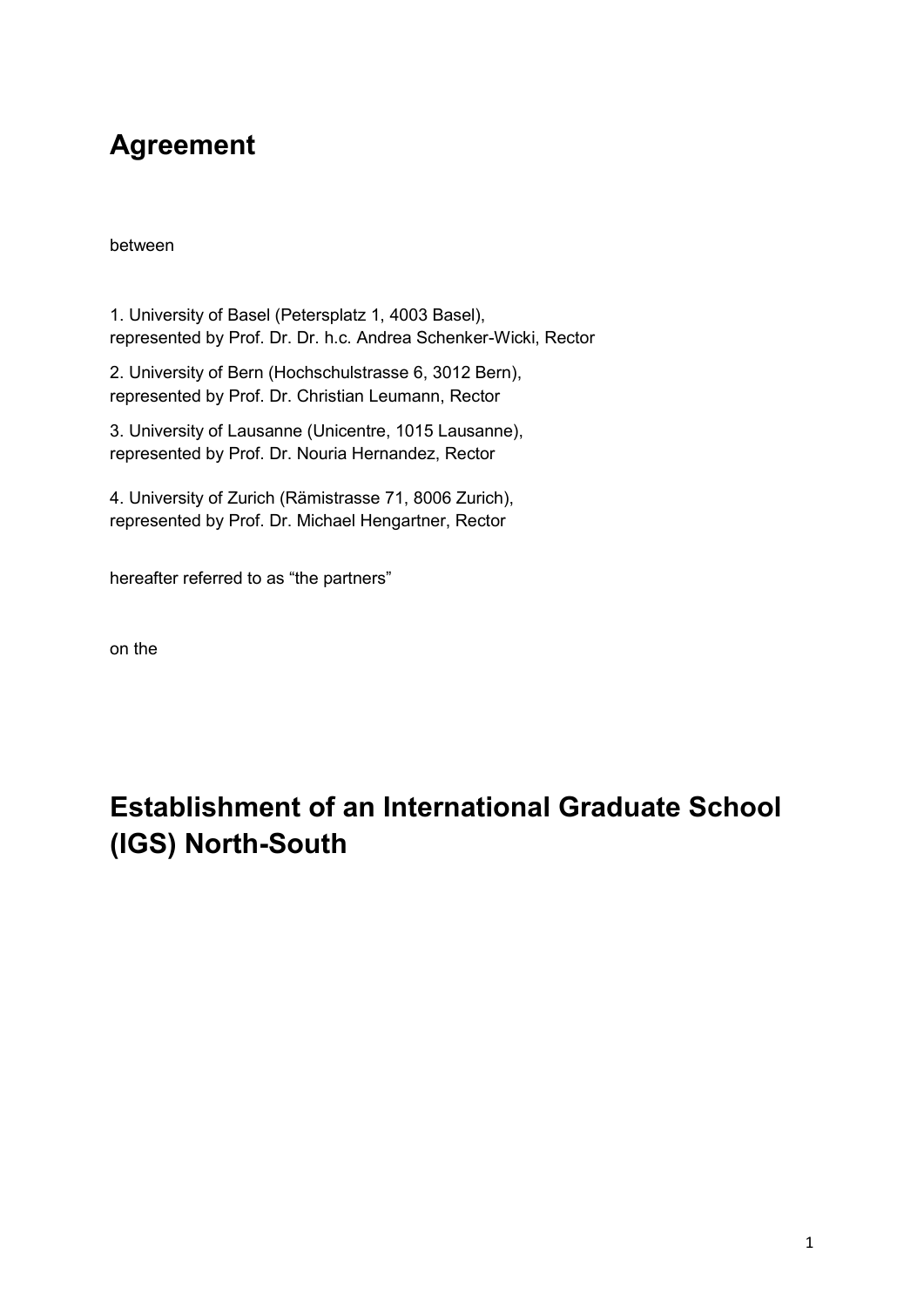#### **1. Establishment of the** *IGS North-South*

The partners hereby establish and agree to jointly manage a research and education institution to link academic programmes in the fields of "global change, innovation, and sustainable development", under the name "International Graduate School (IGS) North-South".

### **2. Organization of the** *IGS North-South*

- 2.1. The *IGS North-South* consists of at least the following organizational units:
	- a) a Board,
	- b) Supervisory Teams,
	- c) a Directorate (
	- d) a Management Centre.

Further organizational units can be designated in the Rules of Procedure (Annex 1).

2.2. The composition, duties, and competencies of the Board, Supervisory Teams, Directorate, Management Centre, and any other units are governed by the Rules of Procedure. The supreme governing body of the *IGS North-South* is the Board, subject to provisions of this Agreement. The structures and competencies of the IGS North-South are defined in this Agreement, the Rules of Procedure, the Organizational Chart, and the respective regulations of the participating universities.

#### **3. Programmes of the** *IGS North-South*

- 3.1. The doctoral programme of the *IGS North-South* aims to provide comprehensive interdisciplinary training in theory and practice in a relevant area of research for sustainable development and on global change (poverty research, migration, governance, conflicts, statehood, health, regional development, natural resources, and others).
- 3.2. The *IGS North-South* prioritizes research partnerships with developing and transition countries, especially for postdocs and doctoral students. To this end, it supports research projects developed by the participating universities in the field of North-South research for development or sustainable development in accordance with contractual provisions.
- 3.3. New programmes in education, research, and consulting can, if necessary, be taken up by the *IGS North-South,* pending approval by the School Board*.* Special consideration will be given to partnerships with institutions in developing and transition countries.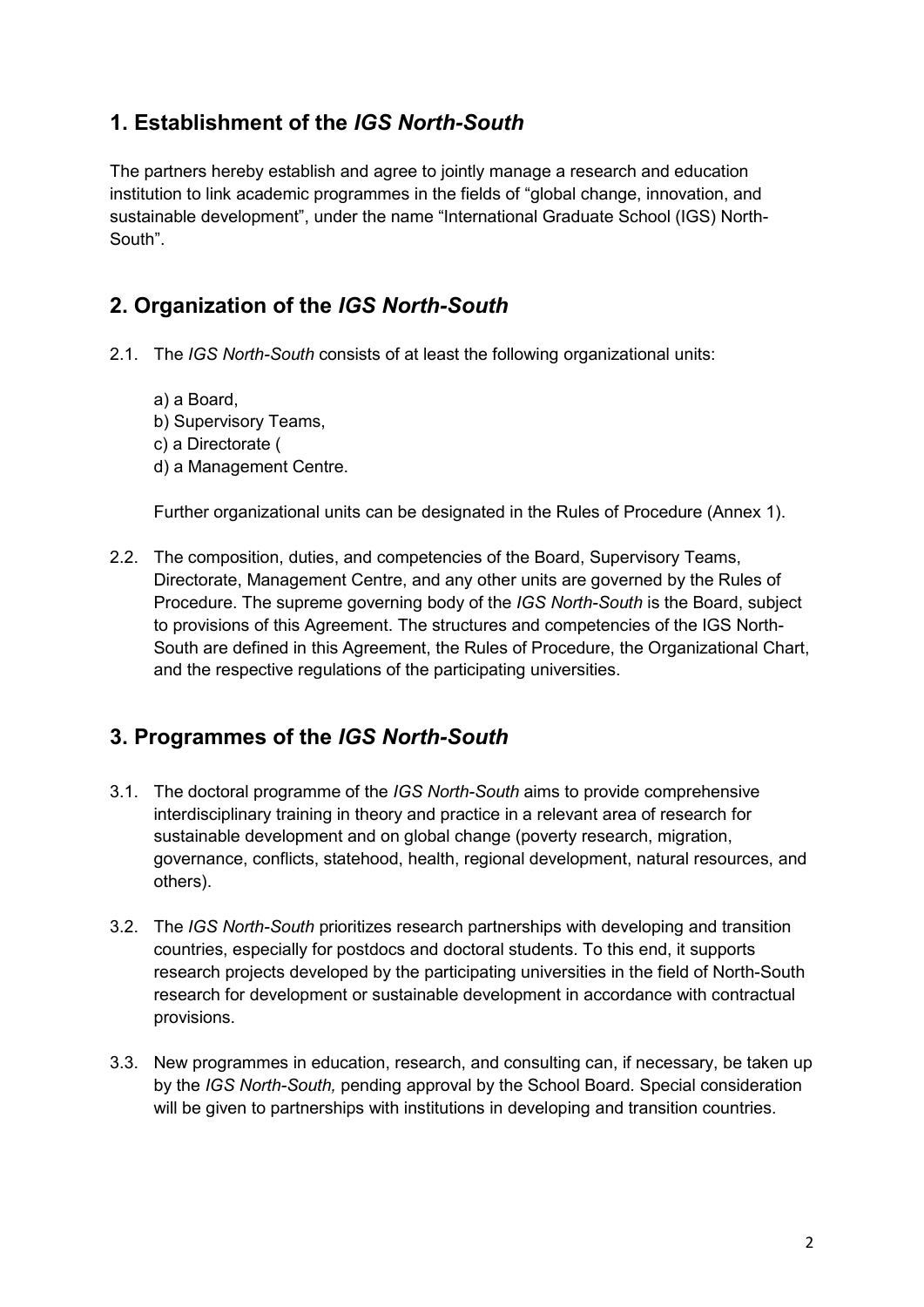#### **4. Financing**

- 4.1. With this Agreement, the partners agree to support the *IGS North-South* within the framework of their financial means. The partners will regularly stipulate the amount and modalities of the financial contributions, to ensure the long-term maintenance of the *IGS North-South*.
- 4.2. The *IGS North-South* will seek to develop long-term financing under the Education, Research, and Innovation Dispatch with the support of the law on financial aid to universities, the dispatch on international cooperation, and in collaboration with further donors.

#### **5. Regulations of the course programme and the issuing of diplomas and titles**

- 5.1. Issuing diplomas and titles is the responsibility of the individual universities or their faculties which support the respective programme.
- 5.2. The description of the diplomas follows the PhD regulations of the respective universities.
- 5.3. For admission to the doctoral programme and the regulations of the course programme, the respective rules of the participating universities apply. The student must register at the relevant participating university.
- 5.4. The name "*IGS North-South"* also appears as additional specification with the PhD degree diploma, as long as this is not contrary to the applicable PhD regulations.

#### **6. Duration and termination of this Agreement**

- 6.1. This Agreement replaces the Agreement from 1 July 2009 as well as the amendment from 1 July 2013.
- 6.2. This Agreement is effective for an indefinite term.
- 6.3. Any party can terminate this Agreement by serving notice one year in advance, to the end of the academic year, i.e. 31 July. For the duration of the notice period the terminating party shall continue to fulfil the terms of this Agreement.